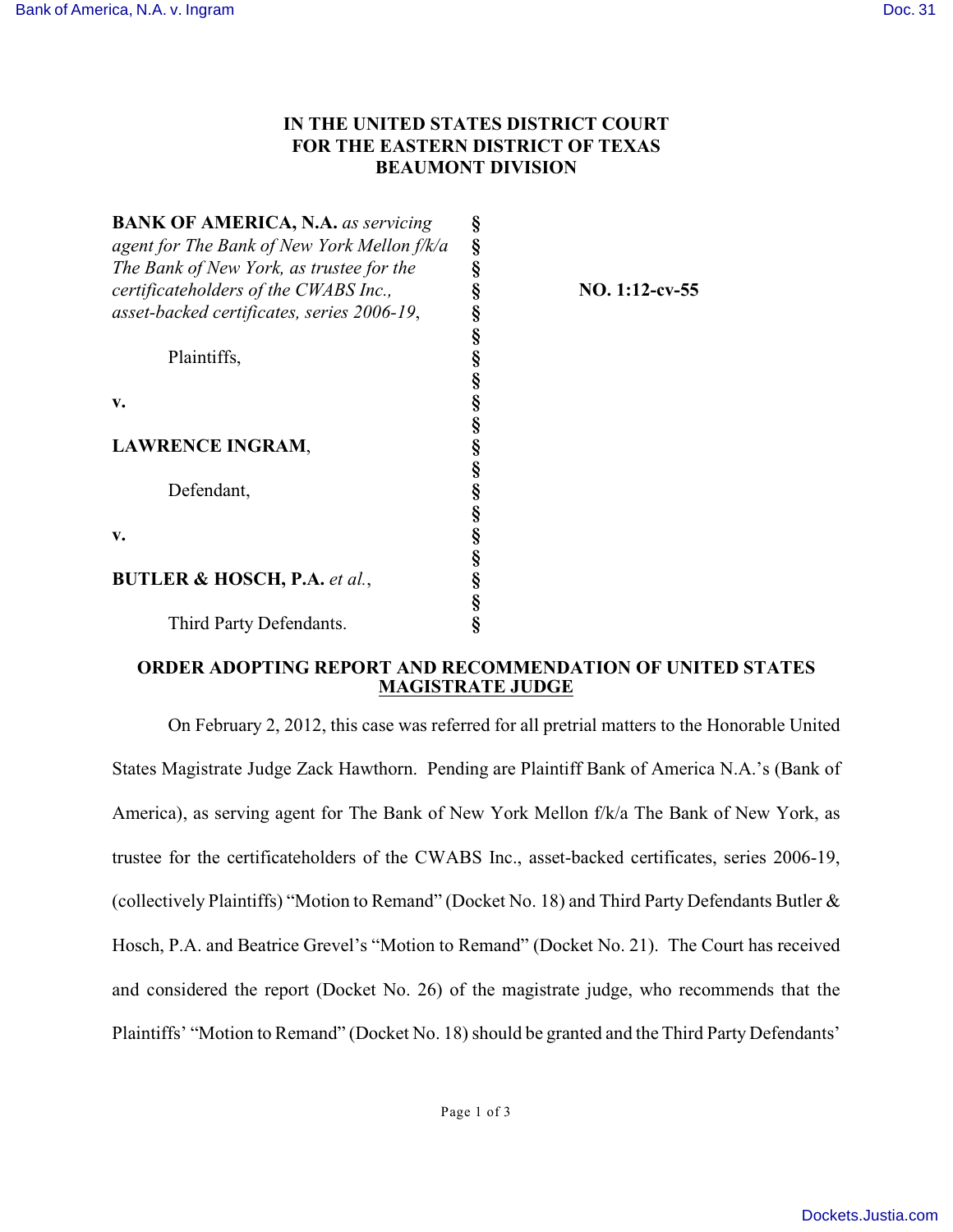"Motion to Remand" (Docket No. 21) should be granted in part and denied in part. The magistrate judge concluded that this action should be remanded to the Justice of the Peace Court of Precinct 1, Place 1, of Jefferson County, Texas, but attorneys' fees and costs should not be awarded to the Third Party Defendants.

On May 30, 2012, *pro se* Defendant Lawrence Ingram filed a "Petition to Strike Report and Recommendation" (Docket No. 29). The Court construes the pleading as an objection to the magistrate judge's report and recommendation. Neither the Plaintiffs nor the Third Party Defendants filed objections to the report and recommendation.

A party who files timely written objections to a magistrate judge's report and recommendation is entitled to a de novo determination of those portions of the report to which the party specifically objects. 28 U.S.C. § 636(b)(1); Fed. R. Civ. P. 72(b)(3). "Frivolous, conclusive[,] or general objections need not be considered by the district court." Battle v. United States Parole Comm'n, 834 F.2d 419, 421 (5th Cir. 1987) (quoting Nettles v. Wainwright, 677 F.2d 404, 410 n.8 (5th Cir. 1982) (en banc)).

The Defendant does not identify any specific issue of law or fact, among those set forth in the magistrate judge's report and recommendation, with which he disagrees. Therefore, the Defendant's objection fails to invoke the court's authority to review the report and recommendation.

Nonetheless, theCourt has undertaken its own review of the record, and the Court concludes that the magistrate judge's analysis is correct. The Defendant's objection is without merit.

It is **ORDERED** that the Defendant's objection (Docket No. 29) is **OVERRULED**, the report and recommendation (Docket No. 26) of the magistrate judge is **ADOPTED**, the Plaintiffs' "Motion to Remand" (Docket No. 18) is **GRANTED**, and the Third Party Defendants' "Motion to